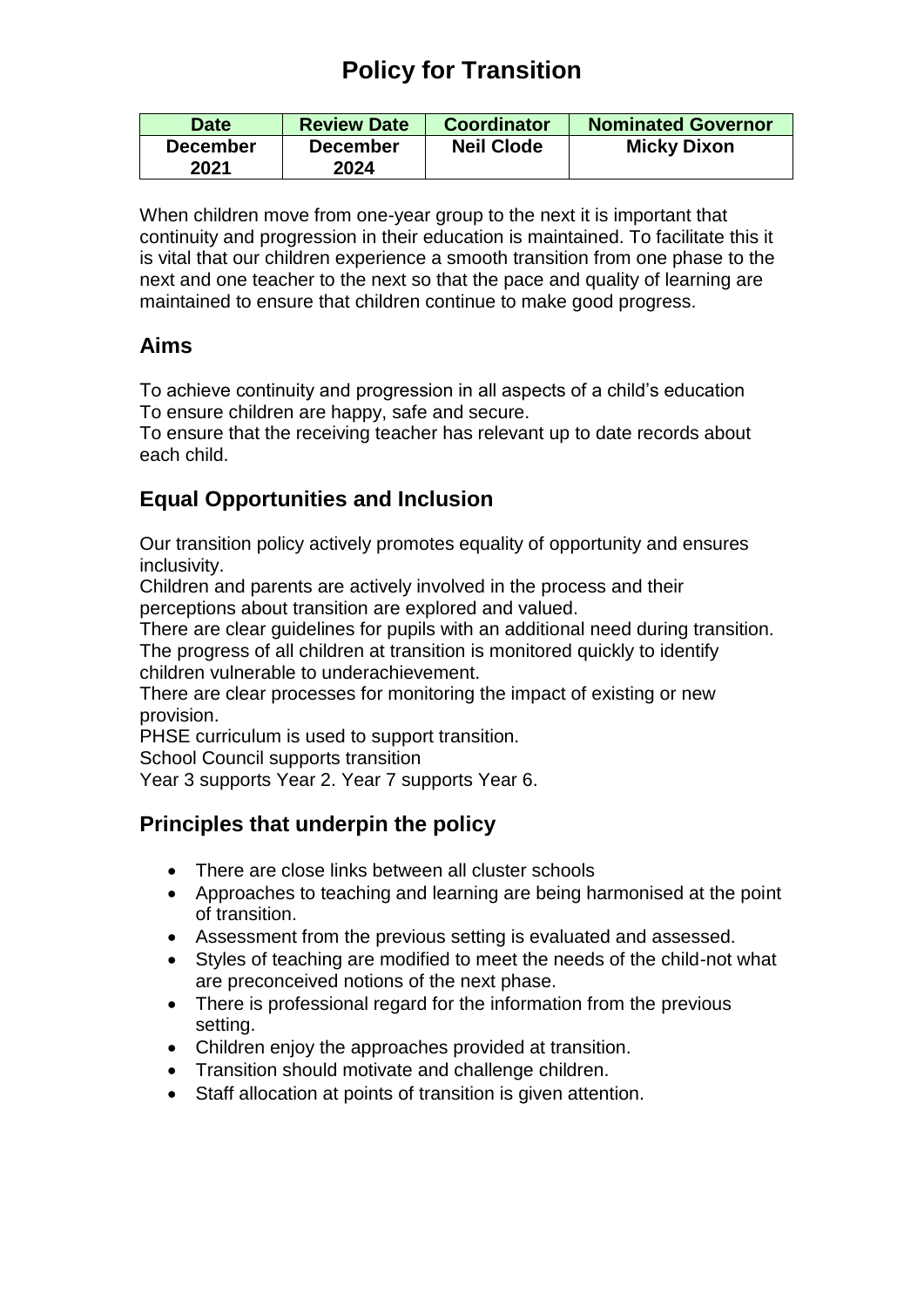## **Personal and Social Needs of pupils at Transition**

At Llangewydd we help our children feel secure about moving from one class to another by ensuring children meet all staff during the year in a variety of contexts, through extra curricular clubs, assemblies, school trips etc. Children have the opportunity to move to their new class for two sessions during the summer term and get to know their new teacher at that time. Opportunities for transition to a new school are provided in the annexe to this document.

Parents are fully involved in transition processes. They come to the school on two occasions prior to their child starting school to meet the teachers. We organise a parent teacher consultation evening in September for the parents to meet their child's new teacher.

A Cluster DVD has been made to alleviate concerns for parents by the children themselves in relation to moving on to KS 3. A DVD for children moving into our school is in the planning stages.

Year 3 children visit Year 2 children to explain the workings of our school. Year 2 children spend two half days and one full day with their Year 3 teachers in the Summer term.

Year 7 head of year visits our school in June to meet with Year 6 children. Parents of year 5 and 6 visit the comprehensive in October for an Open Evening. There are several transition events throughout the year where Year 6 pupils spend time at their new school. In the summer term they too spend a day with their new Year 7 form class / form class teacher.

## **Continuity of Teaching and Learning**

We ensure that progression is planned for and that the experiences the children encounter develop during their time with us.

We are developing a more experiential learning approach to our teaching and this will build on the experiences the children will enjoy during KS1.

Staff across the Cluster are working closely together to develop a structured approach to assessment and continuity of learning experiences. There is a well structured approach to targeting each subject area throughout the year to ensure that all staff meet and discuss issues relating to each subject. Consistency of approach in learning and assessment is high priority.

Within our school teachers liaise and discuss their new class with each other. These meetings can be on an informal basis and at a mutually convenient time arranged by the teachers themselves and before the end of the summer term.

Children's progress and concerns will be discussed. The following documentation and exercise books will be transferred.

IEPs Assessments Tracking data Transition sheets Health issues